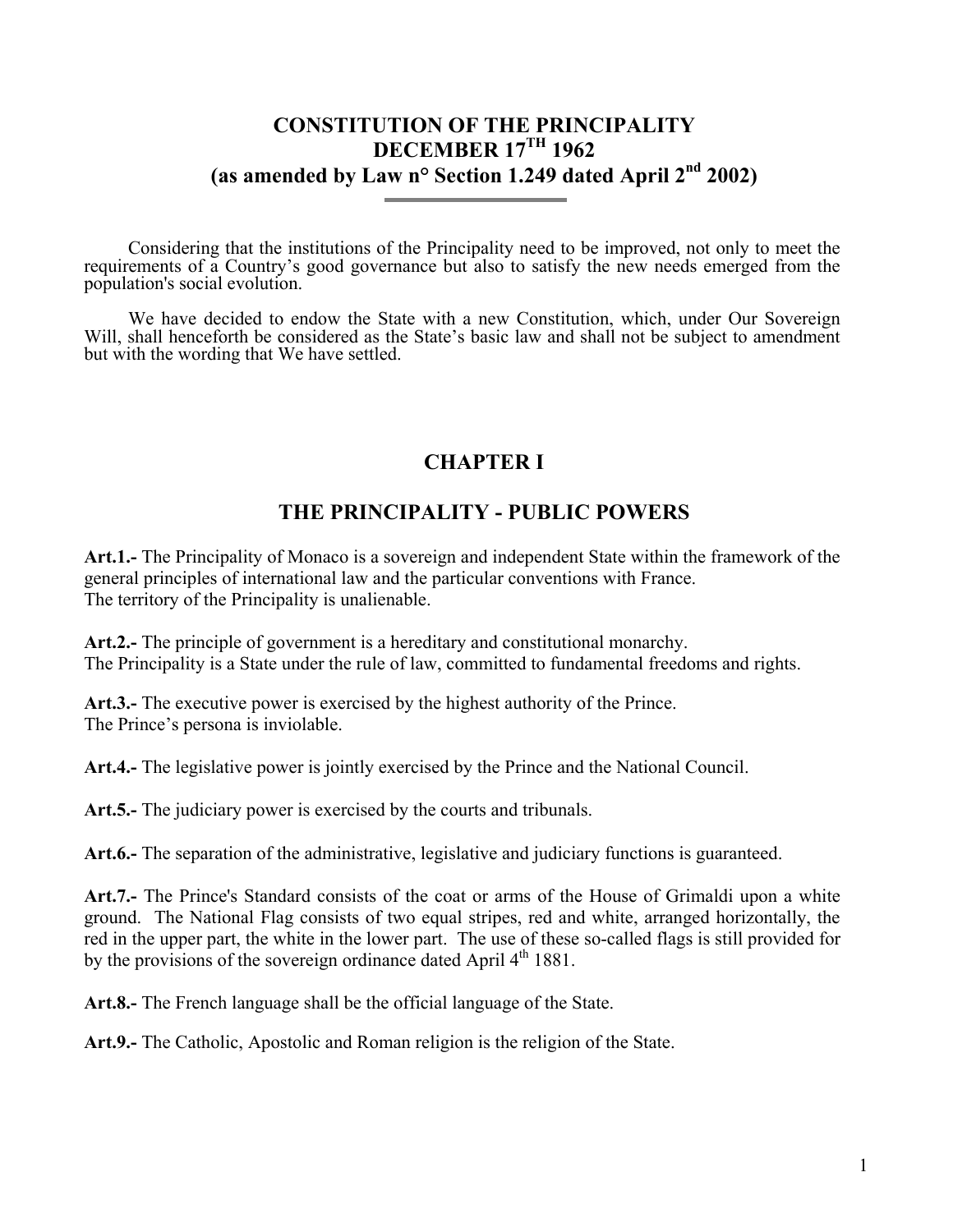## **CHAPTER II**

#### **THE PRINCE, THE DEMISE OF THE CROWN**

**Art.10.** (amended by Law n°1.249 dated April 2nd 2002) - The succession to the Throne, opened by death or abdication, takes place by the direct and legitimate issue of the reigning prince, by order of primogeniture with priority given to males within the same degree of kinship.

In the absence of direct legitimate issue, the succession passes to the brothers and sisters of the reigning prince and their direct legitimate descendants, by order of primogeniture with priority given to males within the same degree of kinship.

If the heir, who would have acceded by virtue of the preceding paragraphs, is deceased or renounced the Throne before the succession became open, the succession passes to His own direct legitimate descendants, by order of primogeniture with priority given to males within the same degree of kinship.

If the application of the preceding paragraphs does not fill the vacancy of the Throne, the succession passes to a collateral heir appointed by the Crown Council upon same advice of the Regency Council. The powers of the prince are temporarily held by the Regency Council.

The Throne can only pass to a person holding Monegasque citizenship on the day the succession opens.

The procedures of application of this article are set, as needed, by the House Laws of the Sovereign Family, promulgated by Sovereign ordinance.

**Art.11**. (amended by Law n°1.249 dated April 2nd 2002) – The Prince can exercise His sovereign powers if He has reached His adulthood, fixed at the age of eighteen.

During the Prince's adolescence or in case the Prince is unable to exercise His functions, the organisation and conditions of exercise of the Regency are provided for by the House Laws of the Sovereign Family.

**Art.12.-** The Prince exercises His sovereign authority in full compliance with the provisions of the Constitution and laws.

**Art.13.-** The Prince represents the Principality in its relations with foreign Powers.

**Art.14.** (amended by Law n°1.249 dated April 2nd 2002) – After consulting the Crown Council, the Prince signs and ratifies treaties and international conventions. He acquaints the National Council through the Minister of State with them before their ratification.

However, the following treaties must be ratified in pursuance of a law :

1° - Treaties and international agreements affecting the organisation of the Constitution ;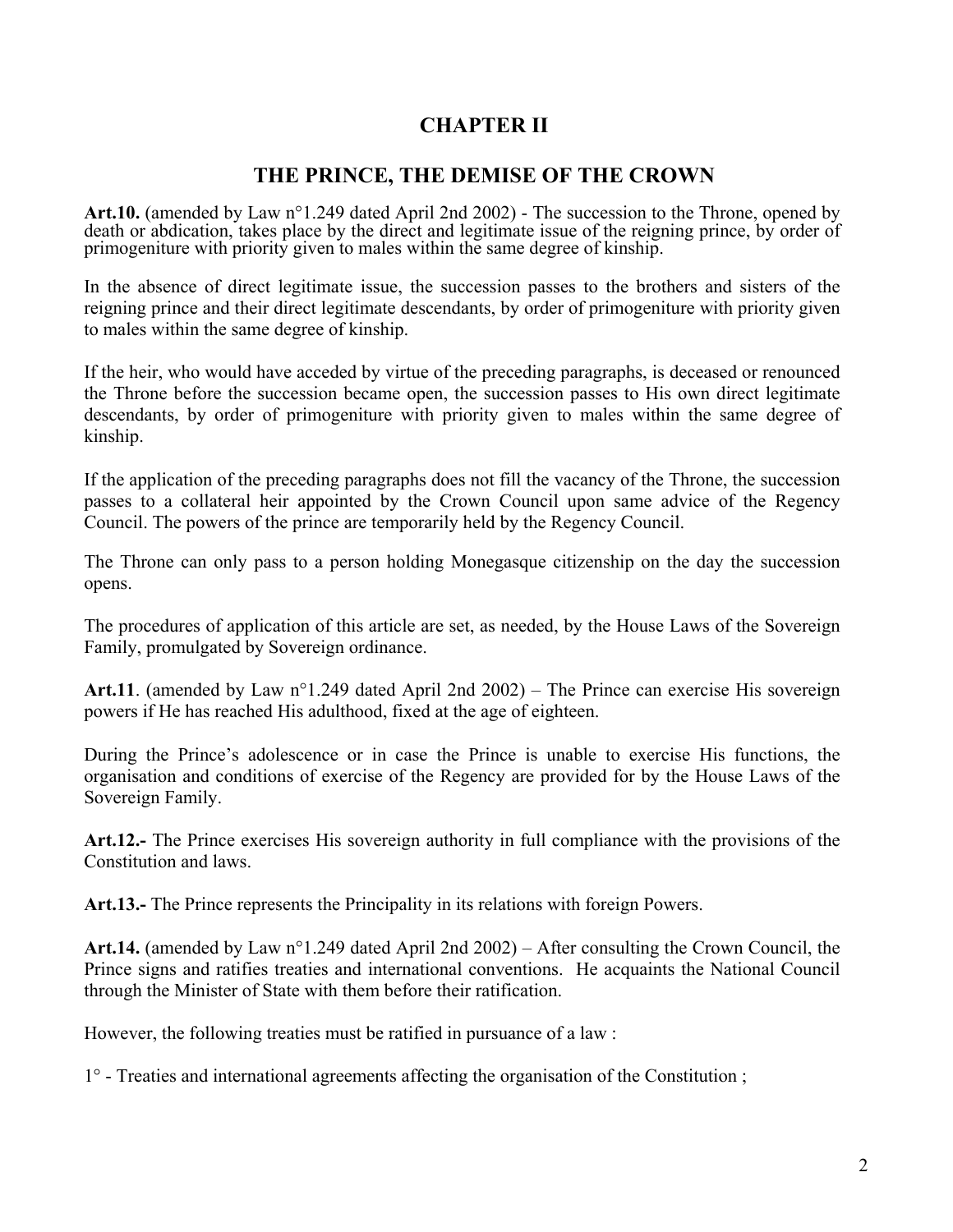2° - Treaties and international agreements the ratification of which entails the modification of the existing legal provisions;

3° - Treaties and international agreements which entail the Principality's adhesion to an international organisation and the functioning of which implies the participation of the National Council's members;

4° - Treaties and international organisations the implementation of which results in a budget expenditure pertinent to expenditure type or use, which is not provided by the budget act.

The Principality's external policy is accounted for in an annual report prepared by the Government and notified to the National Council.

**Art.15.-** After consulting the Crown Council, the Prince exercises the right to pardon and amnesty, as well as the right of naturalization and restoration of nationality.

**Art.16.-** The Prince confers orders, titles and other distinctions.

# **CHAPTER III**

## **FUNDAMENTAL FREEDOMS AND RIGHTS**

**Art.17.-** All Monegasques are equal before the law. There is no privilege among them.

**Art.18.** (amended by Law n°1.249 dated April 2nd 2002) – The circumstances in which Monegasque nationality may be acquired are laid down by law. The circumstances in which a person who has acquired Monegasque nationality by naturalization may be deprived of it are laid down in the law.

Loss of Monegasque nationality in any other circumstance may occur only, as prescribed by law, further to the intentional acquisition of another nationality or of service unlawfully carried out in a foreign army.

**Art.19.-** Individual freedom and security are guaranteed. No one may be prosecuted except in cases provided for by law, before legally appointed judges and in the manner prescribed by law. Apart from cases of flagrant offence, an arrest may be carried out only pursuant to the well-founded order of the judge, which must be notified at the arrest or at the latest within twenty-four hours. Any detention must be preceded by an examination.

**Art.20**.- No penalty may be introduced or applied except by law. Criminal law must ensure respect for individual personality and dignity. No one may be subjected to cruel, inhuman or degrading treatment.

Death penalty is abolished.

Criminal law cannot have any retroactive effect.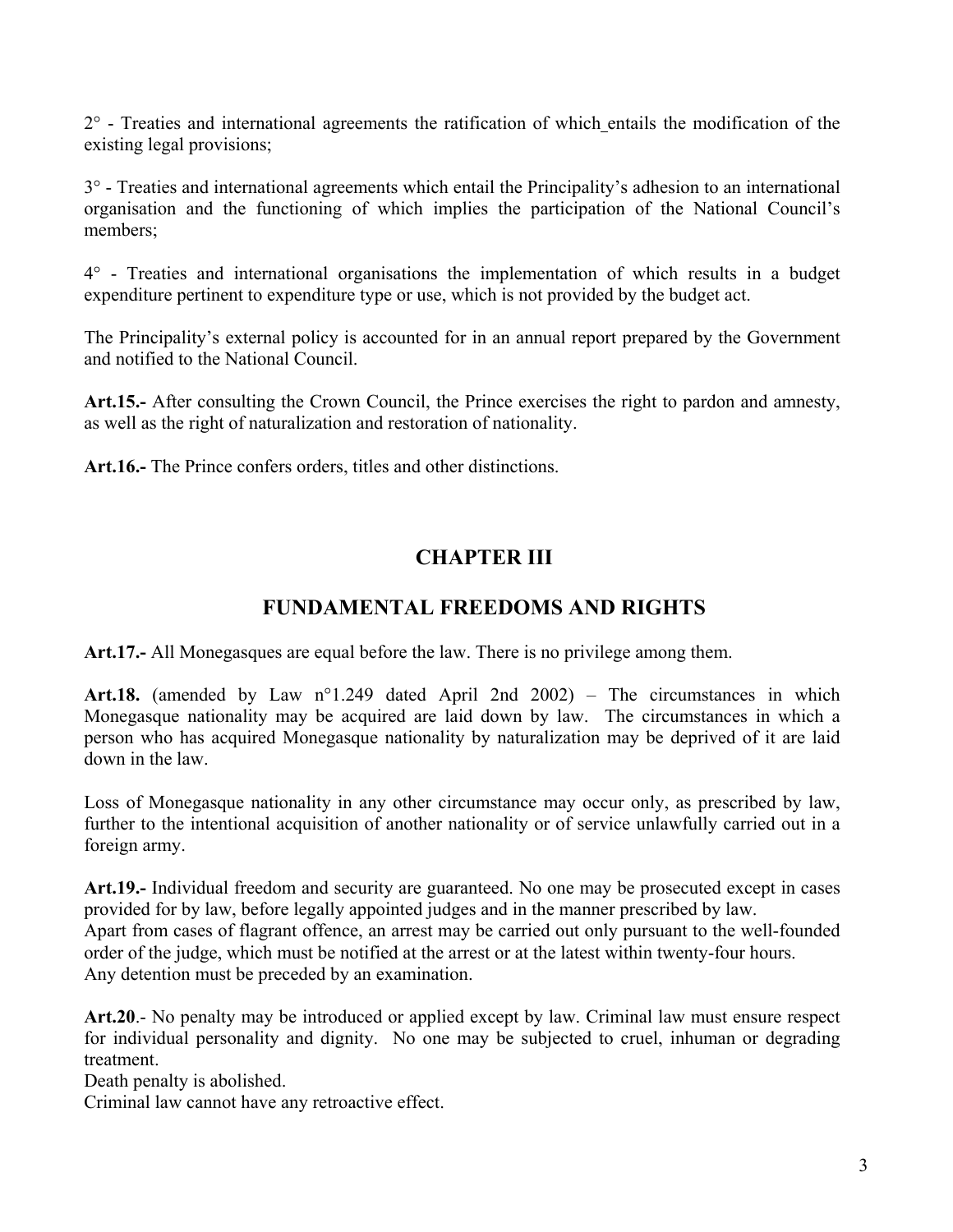**Art.21.-** The domicile is inviolable. No entry and search in the domicile can take place except in cases and in the manner prescribed by law.

**Art.22**.- Every individual has the right for respect of private and family life and confidentiality of correspondence.

**Art.23**.- Freedom of religion and of public worship, and freedom to express one's opinions in all matters, shall be guaranteed, subject to the right to prosecute any offences committed in the exercise of the said freedoms.

No one may be compelled to participate in the rites or ceremonies of any religion or to observe its days of rest.

**Art.24.-** Property is inviolable. No one may be deprived of property except for public benefit as established by law, and upon a fair, settled and paid compensation in the circumstances and manner specified by law.

**Art.25.-** Freedom of work is guaranteed. Its practice is determined by law.

Priority is granted to Monegasques for the obtainment of public and private positions, in the circumstances prescribed by law or international conventions.

**Art.26.-** Monegasques are entitled to the assistance of the State in the event of destitution, unemployment, sickness, handicap, old age and maternity in the circumstances and manner laid down by law.

**Art.27**.- Monegasques are entitled to free primary and secondary education.

**Art.28**.- Every person may defend the rights and interests of his/her occupation and function through a trade-union action.

The right to strike is recognized, subject to regulation of law.

**Art.29.-** Monegasques have the right to assemble peacefully and without arms, in accordance with the laws that may regulate the exercise of this right without subjecting it to prior authorization. This freedom does not extend to open-air meetings, which remain subject to police laws.

**Art.30** (amended by Law n°1.249 dated April 2nd 2002) – Freedom of association is guaranteed, subject to regulation of law.

**Art.31.-** Anyone may address petitions to the public authorities.

**Art.32.-** Foreigners enjoy all public and private rights in the Principality that are formally reserved to nationals.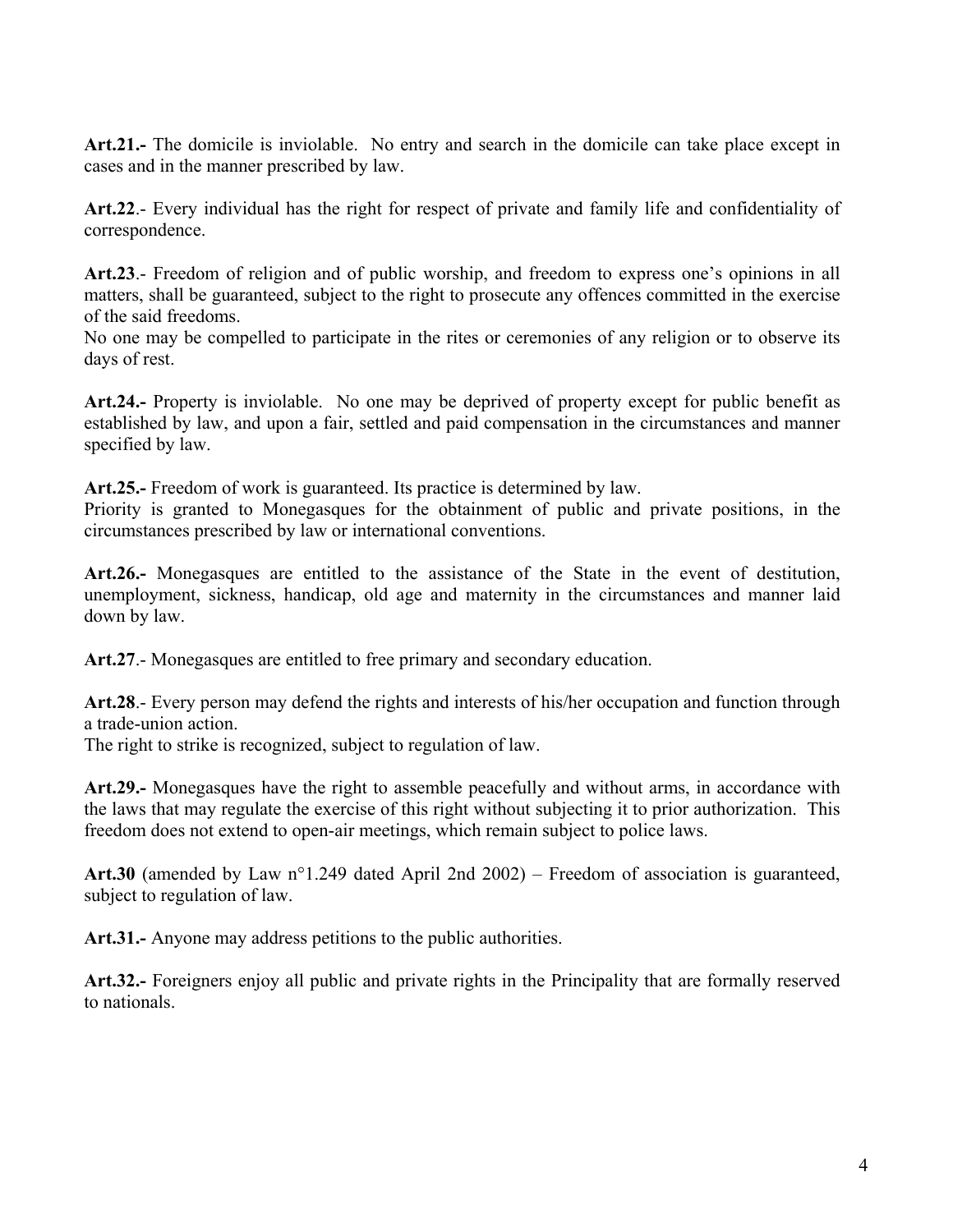## **CHAPTER IV**

## **PUBLIC DOMAIN, PUBLIC FINANCE**

**Art.33.-** Public domain is unalienable and imprescriptible.

A public domain property may be closed down or change purpose only if pronounced by law. Law may allocate decommissioned property to the State or Commune's public domain, as the case may be.

Public domain's consistency and regime are determined by law.

**Art.34.-** The Crown's property is submitted to the Sovereignty's exercise.

It is unalienable and imprescriptible.

Its consistency and regime are determined by the Sovereign Family's House Laws.

**Art.35.** (amended by Law n°1.249 dated April 2nd 2002) –Real estate property and rights pertinent to private State held property are transferable only in accordance with the law.

The law gives authorisation to sell a part of the business capital of which at least fifty per cent is held by the State, thereby transferring the majority of this capital to one or more physical person or private-law legal persons.

**Art.36**.- All vacant and ownerless property belongs to the private State domain.

**Art.37.-** The national budget comprises all public revenue and public expenditure of the Principality.

**Art.38**.- The national budget expresses the Principality's economic and financial policy.

**Art.39.-** Budget is subject to a budget bill. It is voted and promulgated in the form of a law.

**Art.40**.- The Sovereign Household's expenses and those of the Prince Palace are determined by budget law and withdrawn in priority from the budget's general public revenue.

**Art.41.-** The revenue surplus over expenditure, established after budget implementation and year end closing of accounts, is credited to a constitutional reserve fund.

The excess of expenditure over revenue provides cover withdrawing from the same account, after enactment of the relevant law.

**Art.42**.- Control of financial management is ensured by a Higher Audit Commission.

## **CHAPTER V**

#### **THE GOVERNMENT**

**Art.43.-** Government is exercised, under the gracious authority of the Prince, by a Minister of State, assisted by a Council of Government.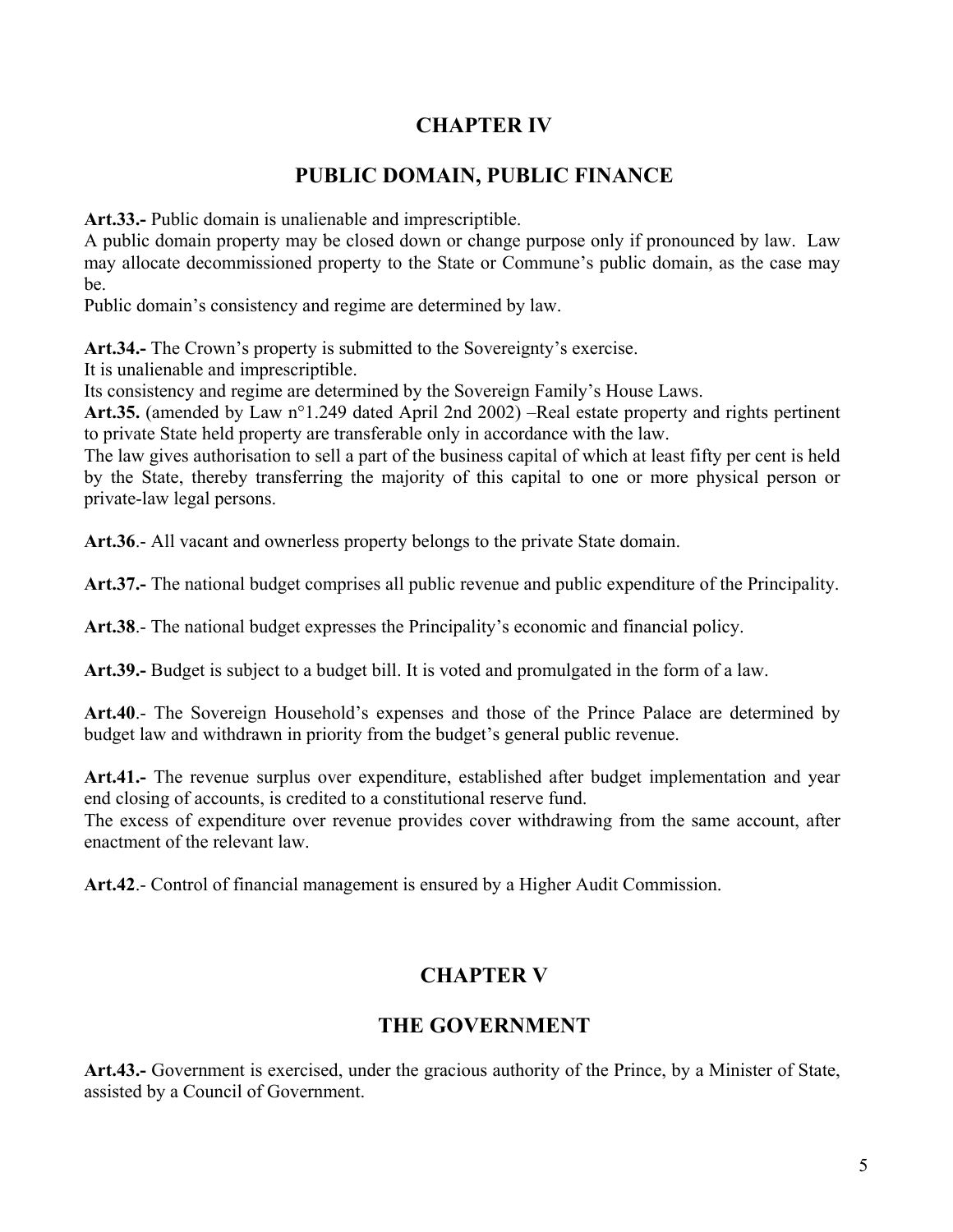**Art.44**.- The Minister of State represents the Prince. He oversees the executive services. He has the police force at his command. He chairs the Government Council with a casting vote.

**Art.45**.- Sovereign ordinances are debated in the Government Council. They are presented to the Prince with the Minister of State's signature; they mention the relevant proceedings. They are signed by the Prince; the Prince's signature makes them enforceable.

**Art.46**. (amended by Law n°1.249 dated April 2nd 2002) –Sovereign Ordinances, which are excluded from debate in the Government Council and presentation to the Minister of State, pertain to the:

- Sovereign Family's House Laws and these of its members;
- affairs of the Direction of the Judicial Department;
- appointment of members of the Sovereign Household, the diplomatic and consular corps, the Minister of State, the Government Councillors and assimilated civil servants, magistrates in the judiciary;
- issue of exequatur to consuls;
- dissolution of the National Council;
- granting of honour titles.

**Art.47.-** Ministerial decrees are debated during the Government Council and signed by the Minister of State; they mention the relevant proceedings. They are notified to the Prince within twenty-four hours after signature and become enforceable only in the absence of the Prince's formal opposition within ten days after the Minister of State's notification.

However, the Prince may let the Minister of State know He does not intend on exercising His right of opposition for some decrees or types of decrees. These are thereby enforceable as soon as they are signed by the Minister of State.

**Art.48.-** Unless law provides otherwise, distribution of subject matters between sovereign ordinances and ministerial decrees is determined by sovereign ordinance.

**Art.49**.- Government Council's proceedings are subject to minutes put on record in a special register and signed, after the vote, by the present members. The minutes mention each member's vote. Within five days after the meeting, they are notified to the Prince who can lodge an opposition under the conditions provided by the above article 47.

**Art.50**.- The Minister of State and Government Councillors are accountable to the Prince for the Principality's administration.

**Art.51.-** Civil servants' obligations, rights and fundamental guarantees, as well as their civil liability and penal responsibility are laid down by law.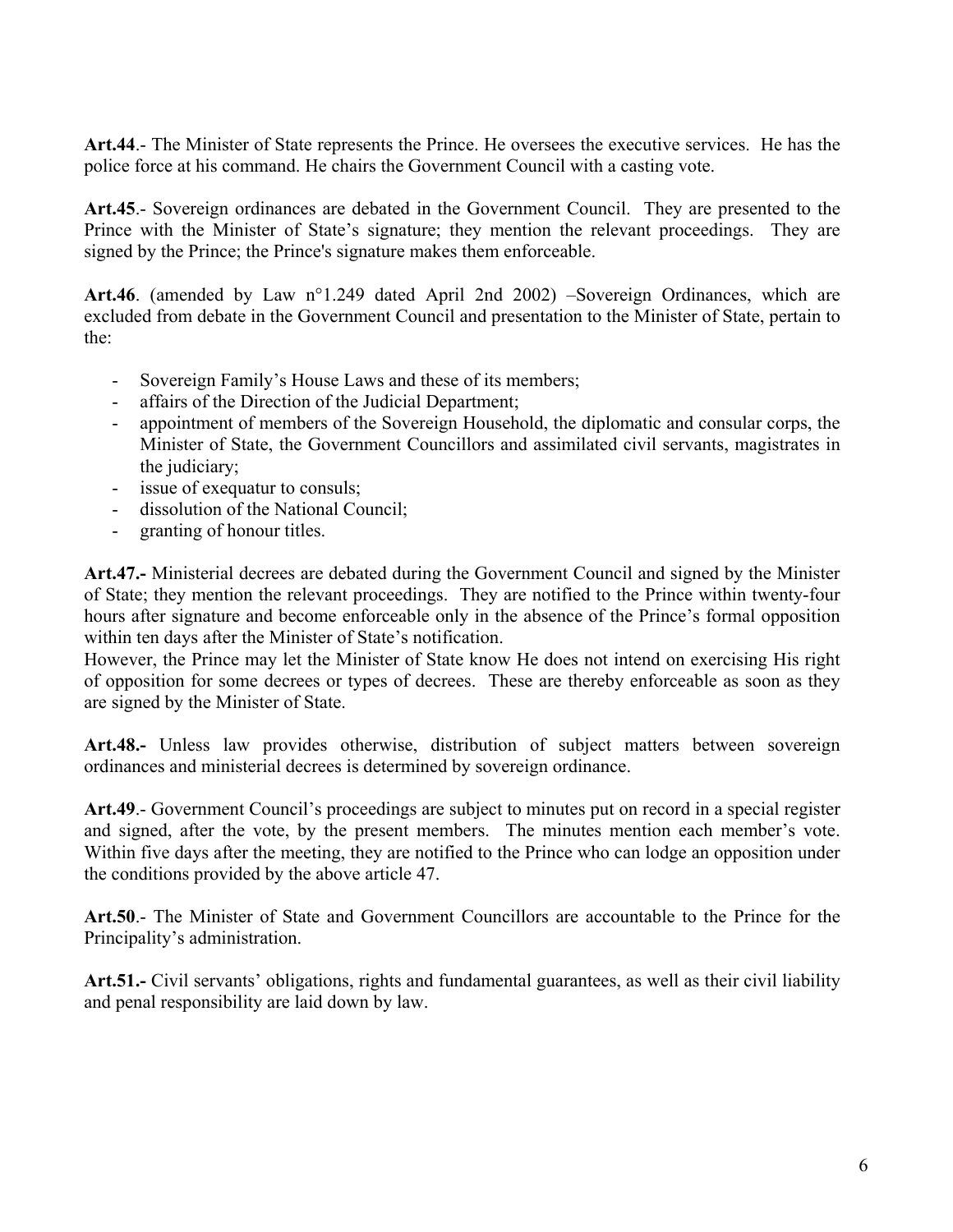## **CHAPTER VI**

### **THE COUNCIL OF STATE**

**Art.52**.- The Council of State is in charge of advising on draft legislation and ordinances, which the Prince submitted for their perusal.

It can also be consulted on any other draft instrument.

Its organisation and operations are prescribed by sovereign ordinance.

## **CHAPTER VII**

## **THE NATIONAL COUNCIL**

**Art.53**. (amended by Law n°1.249 dated April 2nd 2002) – The National Council comprises twentyfour members, elected for five years by direct universal suffrage and by list vote under the conditions prescribed by law.

In accordance with the conditions determined by law, electors are Monegasque citizens of either gender, at least eighteen years old, with the exception of those deprived of the right to vote for any of the causes set forth by law.

**Art.54.** (amended by Law n°1.249 dated April 2nd 2002) – All Monegasque electors of either gender, aged at least twenty-five, who have held the Monegasque nationality for at least five years, and who are not deprived of the right to stand for election for any of the causes set forth by law, are eligible.

Law determines which offices are incompatible with the National Councillor's mandate.

**Art.55.-** Courts of justice are entrusted with the control of the elections' legitimacy, under the conditions prescribed by law.

**Art.56.-** The National Council's members are not liable to any civil or penal responsibility on the grounds of opinions or votes they express during the exercise of their mandates.

Without the Council's authorisation, they may neither be prosecuted nor arrested during a session due to a criminal or police infringement, save in the case of flagrant offence.

**Art.57**.- The newly elected National Council meets on the eleventh day after elections in order to elect its board. The oldest National Councillor chairs this session.

Without prejudice of article 74, the prior National Council's powers expire on the day of the new National Council's meeting.

**Art.58** (amended by Law n°1.249 dated April 2nd 2002) – The National Council meets *ipso jure* in two annual ordinary sessions.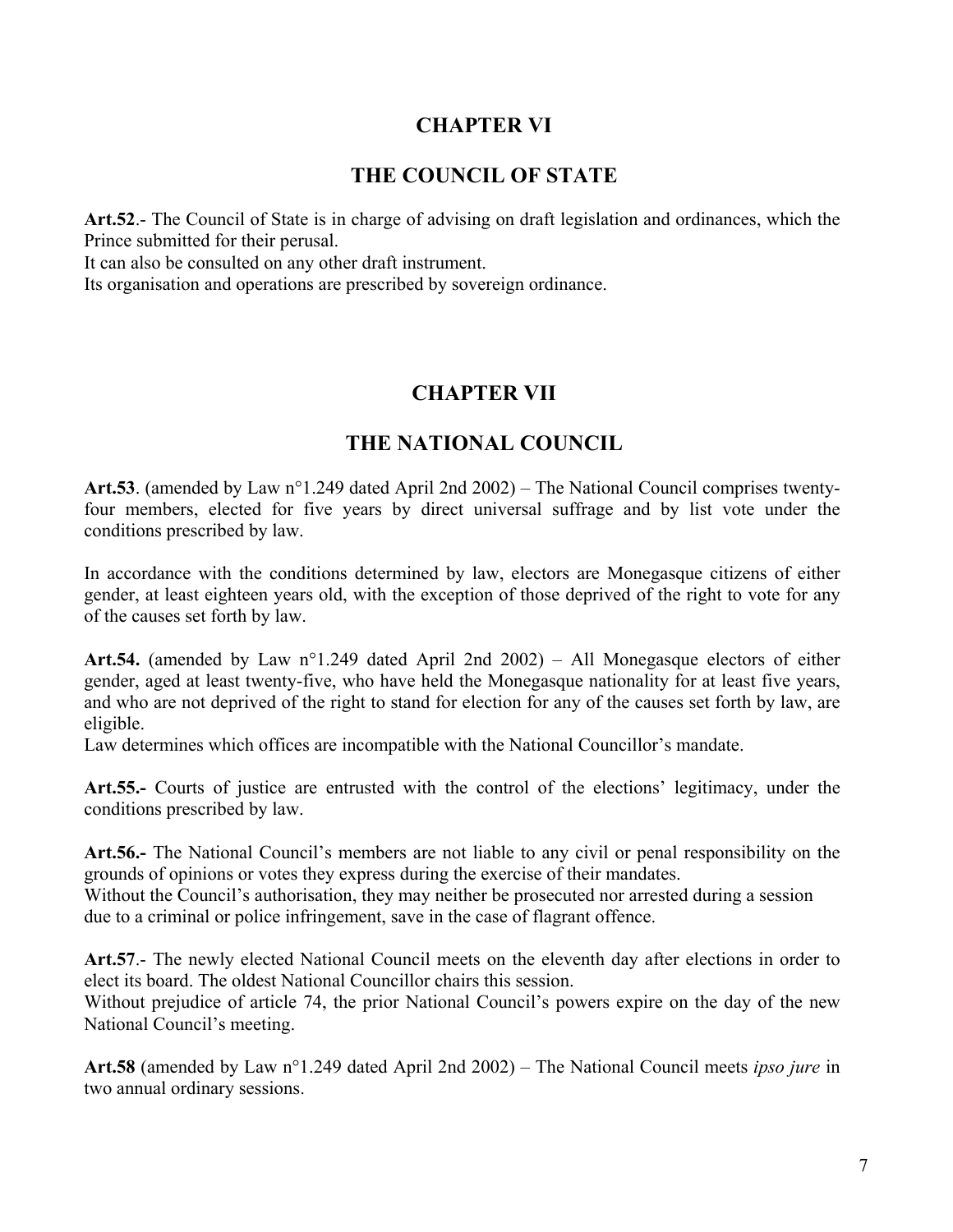The first session opens on the first working day of April.

The second session opens on the first working day of October.

Each session may not last longer than three months. The session's closure is declared by the Chairperson.

**Art.59**.- The National Council meets in extraordinary session, convened either by the Prince, or, on the request of at least two thirds of the members, by the Chairperson.

**Art.60**.- The National Council's board comprises a chairperson and a co-chairperson, who are elected each year by the assembly from among its members.

A mayor's office is incompatible with that of the National Council's chairperson and co-chairperson.

**Art.61**.- Without prejudice to the provisions of the Constitution and if need be, the law, the organisation and operations of the National Council are determined by the rule of procedure which the Council issued.

Before being enforced, these rules of procedure must be submitted to the Supreme Court, which decides on its compliance with the Constitution and, if need be, with law.

**Art.62**.- The National Council sets its agenda. It is notified to the Minister of State at least three days beforehand. On the request of the Government, at least one of the two sessions must be devoted to debating the bills introduced by the Prince.

However, the agenda of extraordinary sessions convened by the Prince is set in the convocation

**Art.63**.- National council's meetings are public.

However, the Council may decide, with a majority of two thirds of the attending members, to sit in private session.

The minutes of the public meetings are published in "Le Journal de Monaco".

**Art.64.-** The Prince communicates with the National Council through messages read by the Minister of State.

**Art.65.-** The Minister of State and Government Councillors have reserved entrances and seats at the National Council's meetings. They must have the floor when they request so.

**Art.66.-** The instigation of law implies the agreement of wills of both the Prince and the National Council.

The Prince alone may initiate law.

Deliberating and voting on bills are the National Council's responsibility.

It falls to the Prince to sanction laws, which confers them a binding power through promulgation.

**Art.67**.(amended by Law n°1.249 dated April 2nd 2002) – The Prince signs bills. These bills are introduced to Him via the Government Council and with the Minister of State's signature. After the Prince's endorsement, the Minister of State introduces them to the National Council.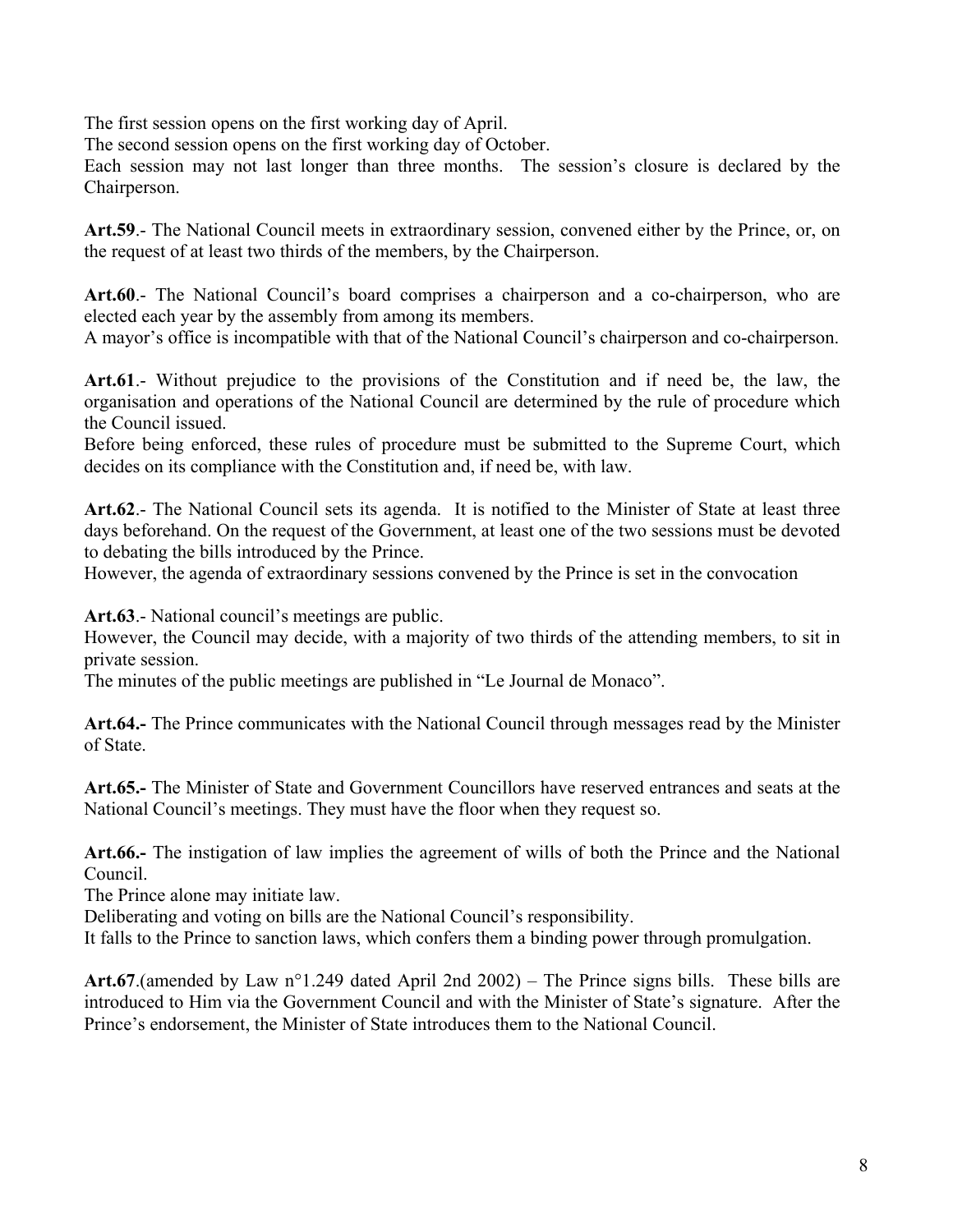The National Council can formulate bill proposals. Within a period of six months starting from the date the Minister of State received the draft legislation, he notifies the following to the National Council:

- a) either his decision to turn the bill into a proposal, eventually amended into a bill which shall follow the procedure provided for in paragraph 1. In this case, the bill is introduced within a period of one year starting from the expiration of six months;
- b) or his decision to interrupt the legislative procedure. This decision is explained with a declaration placed on the agenda of an ordinary session public meeting anticipated within the period. This declaration can be followed by a debate.

After expiration of six months, if the Government has not notified the outcome intended for this bill proposal, the latter, according to the procedure prescribed by paragraph 1, becomes *ipso jure,* a bill.

The same procedure is applicable if the Government did not introduce the bill within a one year period provided for in paragraph 2, a).

The National Council has the right of amendment. As such, it can propose inclusions, substitutions or withdrawals in the bill. Amendments alone that have a direct link with the bill provisions relevant to the bill are admitted. The vote takes place on the eventually amended bill, unless the Government withdraws the bill before the final vote, as entitled to.

However, provisions of the precedent paragraph are not applicable for ratification bills or budget bills.

At the beginning of each ordinary session, in public meeting, the National Council announces the update of all bills introduced by the Government, whenever they were introduced.

**Art.68**.- The Prince issues, when necessary, ordinances to ensure the enforcement of laws and the implementation of international treaties or conventions.

**Art.69**.- Laws and sovereign ordinances are enforceable against third parties only from the day after their publication in the "Journal de Monaco".

**Art.70.** (amended by Law n°1.249 dated April 2nd 2002) – The National Council votes on the budget. No direct or indirect taxation may be introduced but through a law. Any treaty or international agreement entailing such taxation may only be ratified by a law.

**Art.71**. (amended by Law n°1.249 dated April 2nd 2002) – Budget bill is introduced to the National Council before September  $30<sup>th</sup>$ .

Budget bill is voted upon during the National Council October session.

**Art.72.-** Budget is voted upon chapter by chapter. Transfers from one chapter to another are forbidden, unless authorised by law.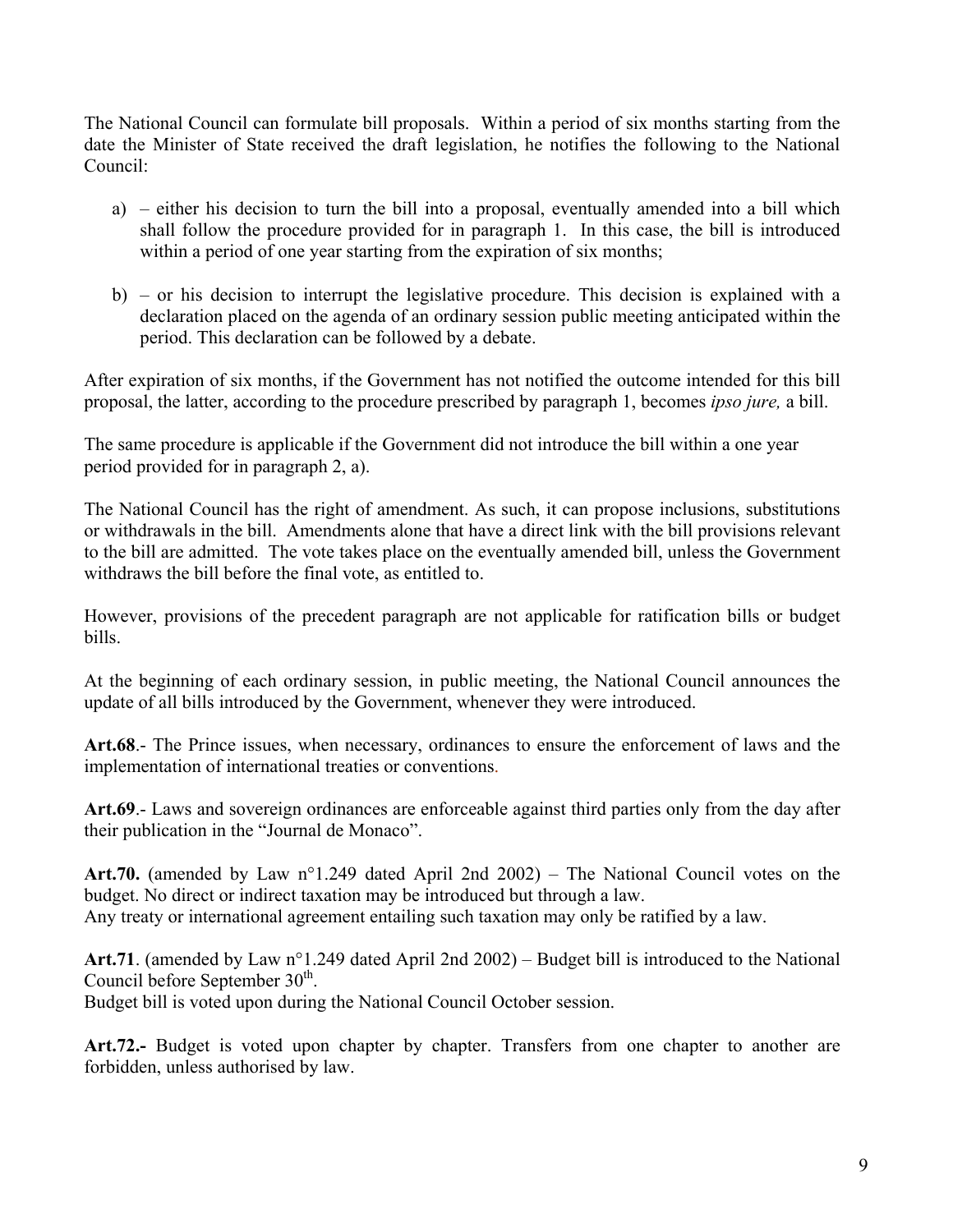The Budget comprises among others, within expenditure items, sums made available to the Town council for the budgetary year to come, as provided for in article 87.

**Art.73.-** In case the appropriation of funds requested by the Government as provided for in article 71 has not taken place before December  $31<sup>st</sup>$ , funds relevant to services voted upon may be opened by sovereign ordinance, with the National Council's agreement.

The same prevails for income and expenses resulting from international treaties.

**Art.74.-** The Prince may, after having taken the advice of the Council of the Crown, pronounce the dissolution of the National Council. If this occurs, new elections take place within a period of three months.

# **CHAPTER VIII**

#### **THE CROWN COUNCIL**

**Art.75**.- The Crown Council consists of seven members of Monegasque nationality, appointed by the Prince for a period of three years.

The Chairperson and three other members are directly appointed by the Prince.

Three members are appointed at the suggestion of the National Council, chosen from outside its members.

The offices of Minister of State and Government Councillor are incompatible with those of chairperson or member of the Crown Council.

**Art.76.-** The Crown Council meets at least twice a year further to the Prince's summons.

In addition, the Prince may call a meeting anytime He deems it necessary, either on his own initiative, or further to the suggestion of the Crown Council's chairperson.

**Art.77**.- The Council may be consulted by the Prince on issues regarding the State's higher interests. It may offer suggestions to the Prince.

It must be consulted on the following subjects: international treaties, dissolution of the National Council, requests for naturalisation and restoration of the Monegasque nationality, pardons and amnesties.

## **CHAPTER IX**

## **THE COMMUNE**

Art.78.- The territory of the Principality forms a single commune.

**Art.79**. (amended by Law n°1.249 dated April 2nd 2002) – The Commune is administered by a municipality composed of the mayor and deputies designated by the Communal Council from amongst its members.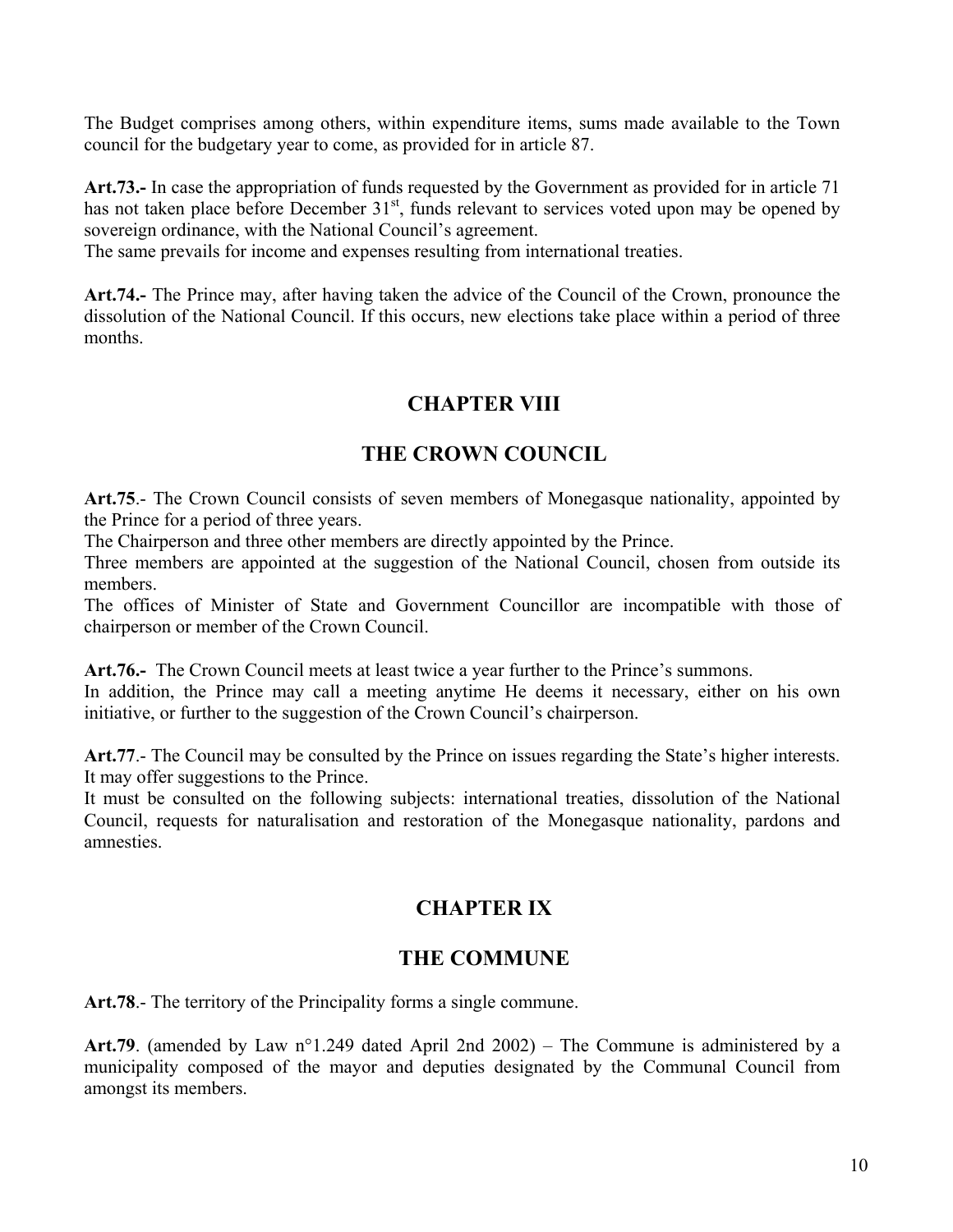In accordance with the conditions determined by law, electors are Monegasque citizens of either gender, at least eighteen years of age, with the exception of those deprived of the right to vote for any of the causes set forth by law.

All Monegasque electors of either gender, at least twenty-one of age, who have held the Monegasque nationality for at least five years, and who are not deprived of the right to stand for election for any of the causes set forth by law, are eligible.

**Art.80**.- The Communal Council is composed of 15 members elected for a term of four years by universal direct suffrage by the list system.

There is no incompatibility between the Communal Councillor's mandate and that of the National Councillor.

**Art.81**.- The Communal Council meets every three months in ordinary session. Each session may not last longer than fifteen days.

**Art.82**.- Extraordinary sessions may be held, on the request or with the authorisation of the Minister of State, for specific purposes.

**Art.83.-** The Communal Council may be dissolved by a well-founded ministerial decree, after the State Council's opinion is sought.

**Art.84**.- In case of dissolution or resignation of all the members of the Communal Council, a special delegation is appointed by ministerial decree to carry out its duties until a new Council is elected. This election shall take place within three months.

**Art.85**.- The Communal Council is chaired by the mayor or, in his/her absence, by the deputy of the councillor who replaces him/her, following the order of the chart.

**Art.86**.- The Communal Council debates in public meeting on the Commune's affairs. Its proceedings are enforceable fifteen days after notification to the Minister of State, unless a wellfounded opposition under the form of a ministerial decree is initiated.

**Art.87**. (amended by Law n°1.249 dated April 2nd 2002) – The communal budget is supplied with revenue produced from communal property, the commune's ordinary resources and appropriations prescribed by the initial budget law of the year.

# **CHAPTER X**

## **THE JUSTICE**

**Art.88**.- Judicial power vests in the Prince, who, by the present Constitution, delegates its full exercise to the courts and tribunals. Tribunals render justice in the name of the Prince. The independence of judges is guaranteed.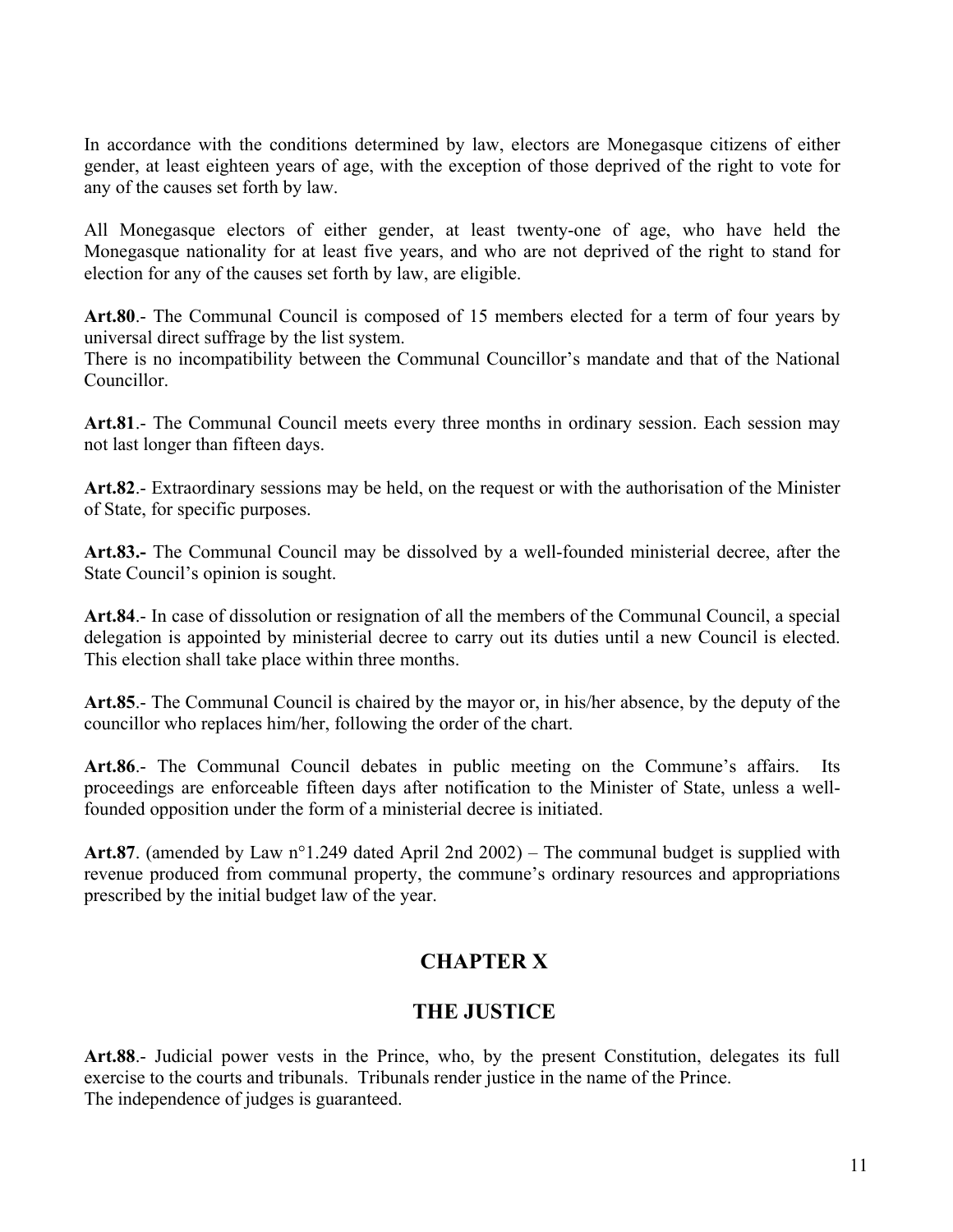The organisation, jurisdiction and operations of the tribunals, as well as judges' status, are laid down by law.

**Art.89.-** The Supreme Court is composed of five full members and two substitute members. The Supreme Court's members are appointed by the Prince, as follows:

- one full member and one substitute member are introduced by the National Council from outside its members;
- one full member and one substitute member are introduced by the State Council from outside its members;
- one full member is introduced by the Crown Council from outside its members;
- one full member is introduced by the Court of Appeal from outside its members;
- one full member introduced by the Civil Court of First Instance from outside its members.

These introductions are done by each of these bodies here above mentioned at the rate of two per seat.

If the Prince does not agree with these introductions, He is free to require new ones.

The President of the Supreme Court is appointed by the Prince.

**Art.90**.- A.- In constitutional matters, the Supreme Court rules in sovereign fashion over:

1°) compliance of the National Council's rules of procedure with constitutional and, if need be, legislative provisions under the conditions prescribed by article 61;

2°) appeals on petitions for annulment, petitions to review validity and actions for damages arising from violations of these rights and freedoms prescribed in chapter III of the Constitution, and which are not referred to in subsection B of the present article.

B.- In administrative matters, the Supreme Court rules in sovereign fashion over:

(a) proceedings for annulment of *ultra vires* decisions taken by various administrative authorities or Sovereign Ordinances to enforce laws, and the award of related damages;

(b) appeals by way of quashing decisions of last resort taken by administrative jurisdictions;

(c) appeals for interpretation and petitions to review the validity of decisions of various administrative authorities or Sovereign Ordinances to enforce laws.

C.- The Supreme Court rules over conflicts of jurisdiction.

**Art.91**.- The Supreme Court deliberates either in plenary session composed of five members, or in administrative section composed of three members.

It sits and deliberates in plenary session:

- 1°) in constitutional matters;
- 2°) as judge of conflicts of jurisdiction;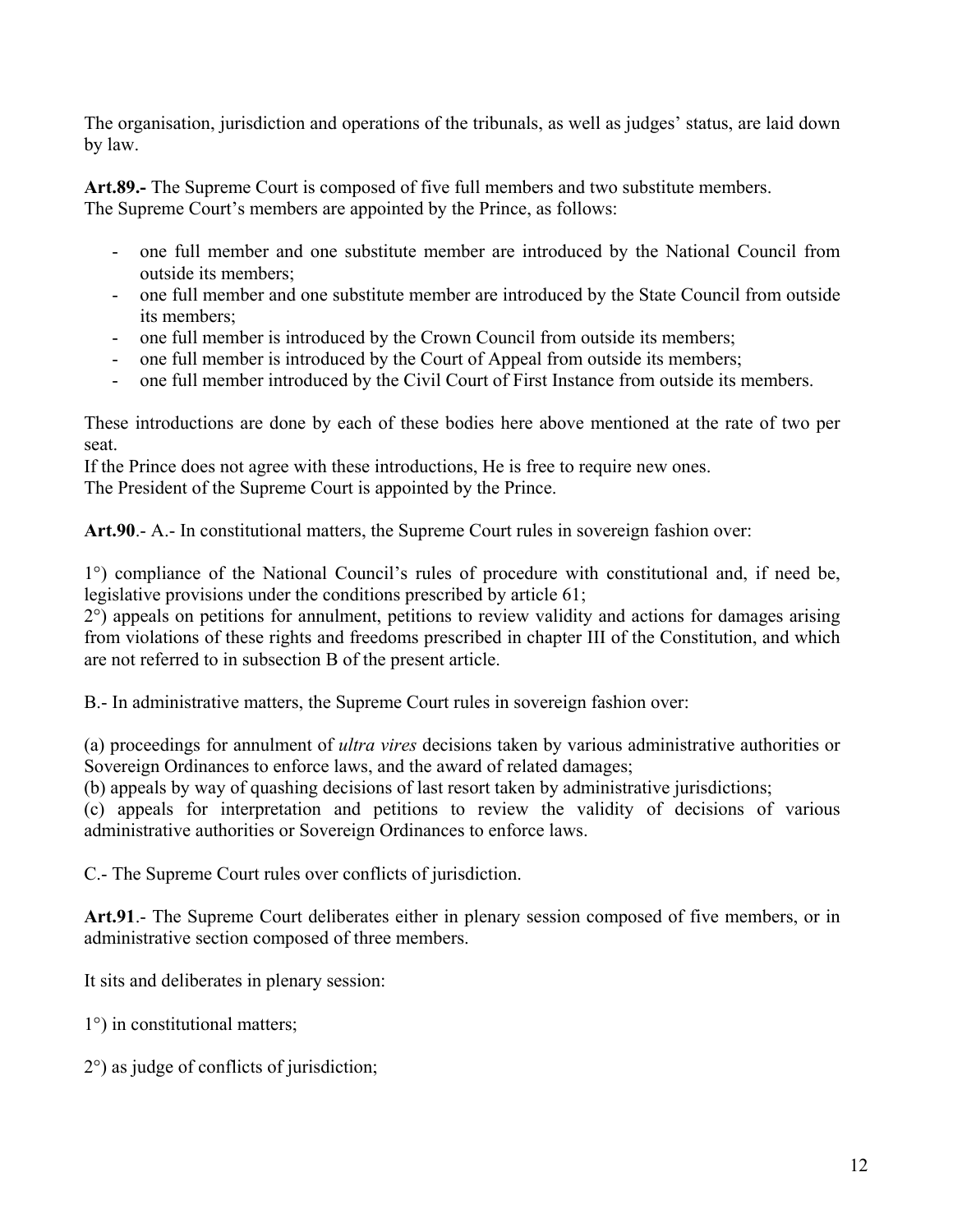3°) in administrative matters on references ordered by the President of the Supreme Court, or decided by the administrative section.

It sits and deliberates in administrative section in all cases.

**Art.92.-** A sovereign order regulates the organisation and operations of the Supreme Court, especially relevant to the required qualifications of its members, incompatibilities regarding them as well as their status, the members' turnover of the administrative section, the procedure to follow before the Court, effects of petitions and awards, procedure and effects of conflicts of jurisdiction, as well as necessary transitional measures.

# **CHAPTER XI**

## **THE REVISION OF THE CONSTITUTION**

**Art.93**.- The Constitution may not be suspended.

**Art.94**.- Any revision, in full or in part, requires the joint agreement of the Prince and the National Council.

**Art.95**.- In case of initiative on the part of the National Council, proceedings may be taken into account only by a two thirds majority vote of the normal number of members elected at the assembly.

# **CHAPTER XII**

## **FINAL PROVISIONS**

**Art.96.-** Prior constitutional provisions are repealed. The present Constitution immediately enters into force. The renewal of the National Council and Communal Council shall take place within three months.

**Art.97.-** Laws and regulations currently into force remain applicable to the extent that they are not incompatible with the present Constitution. If need be, they must be amended in order to comply, as soon as possible, with the latter.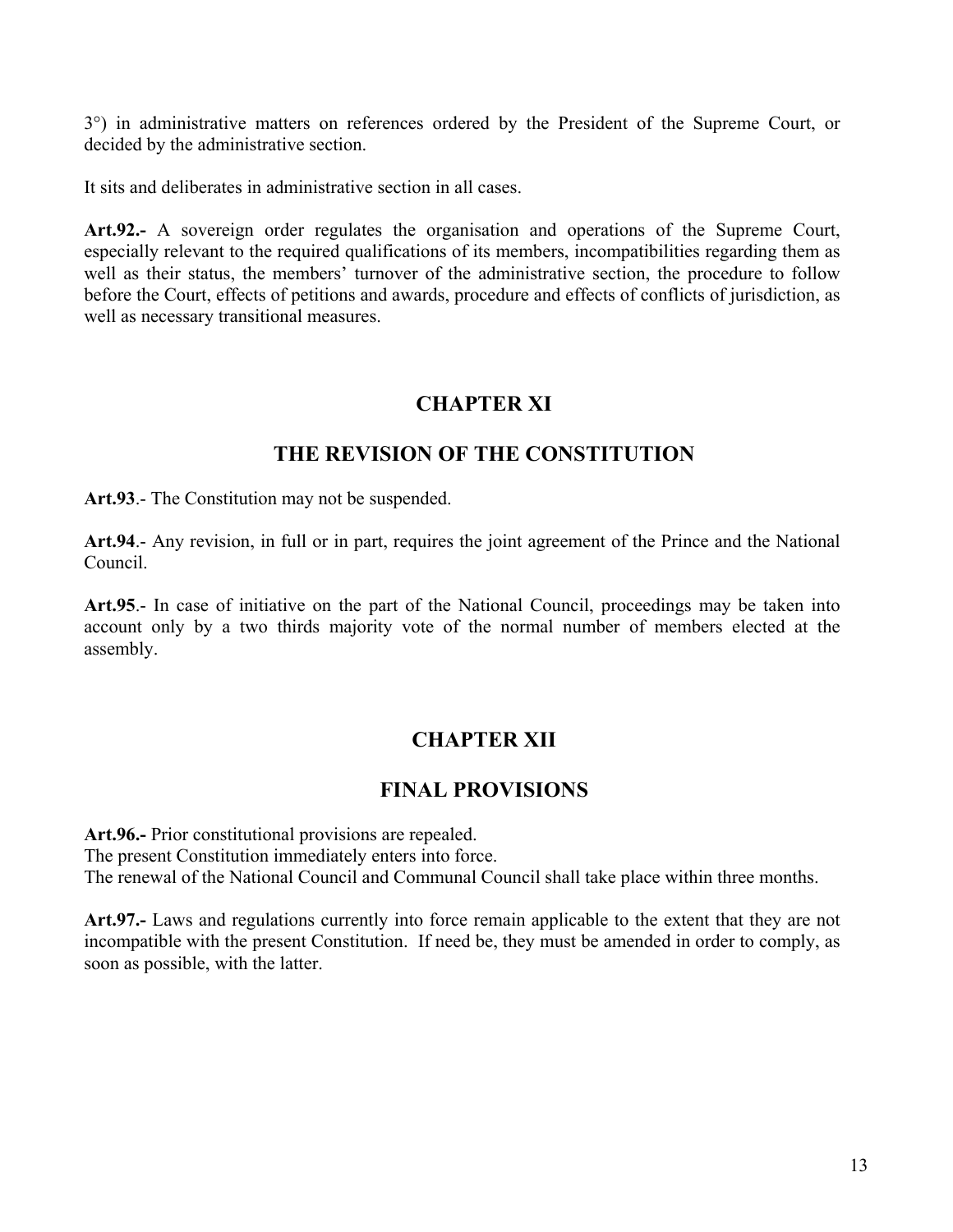## **TREATY**

# **AIMING AT ADAPTING AND CONFIRMING**

### **FRIENDSHIP AND COOPERATION RELATIONS BETWEEN**

#### **THE PRINCIPALITY OF MONACO**

## **AND**

## **THE FRENCH REPUBLIC**

The Principality of Monaco and the French Republic,

Wishing to confirm by an act of mutual trust the close and privileged relations reflective of their traditional friendship, such as they result from History and such as they befit their common destiny,

Considering that these relations, governed by the Treaty of July 17, 1918, require a legal framework better suited to the present reality,

Basing themselves on the principles of international law and the Charter of the United Nations, and sharing furthermore the same values of Peace, Democracy, Justice and Solidarity,

have agreed on the following:

#### *Article One*

The French Republic ensures the defence of the Principality of Monaco's independence and sovereignty, and guarantees the integrity of the Monegasque territory under the same conditions as that of its own.

The Principality of Monaco undertakes to exercise its sovereignty in accordance with the fundamental interests of the French Republic in the political, economic, security and defence spheres. An appropriate and regular concertation will see to it as needed.

#### *Article 2*

The Principality of Monaco ensures through appropriate and regular consultations that its international relations are conducted in convergence with those of the French Republic on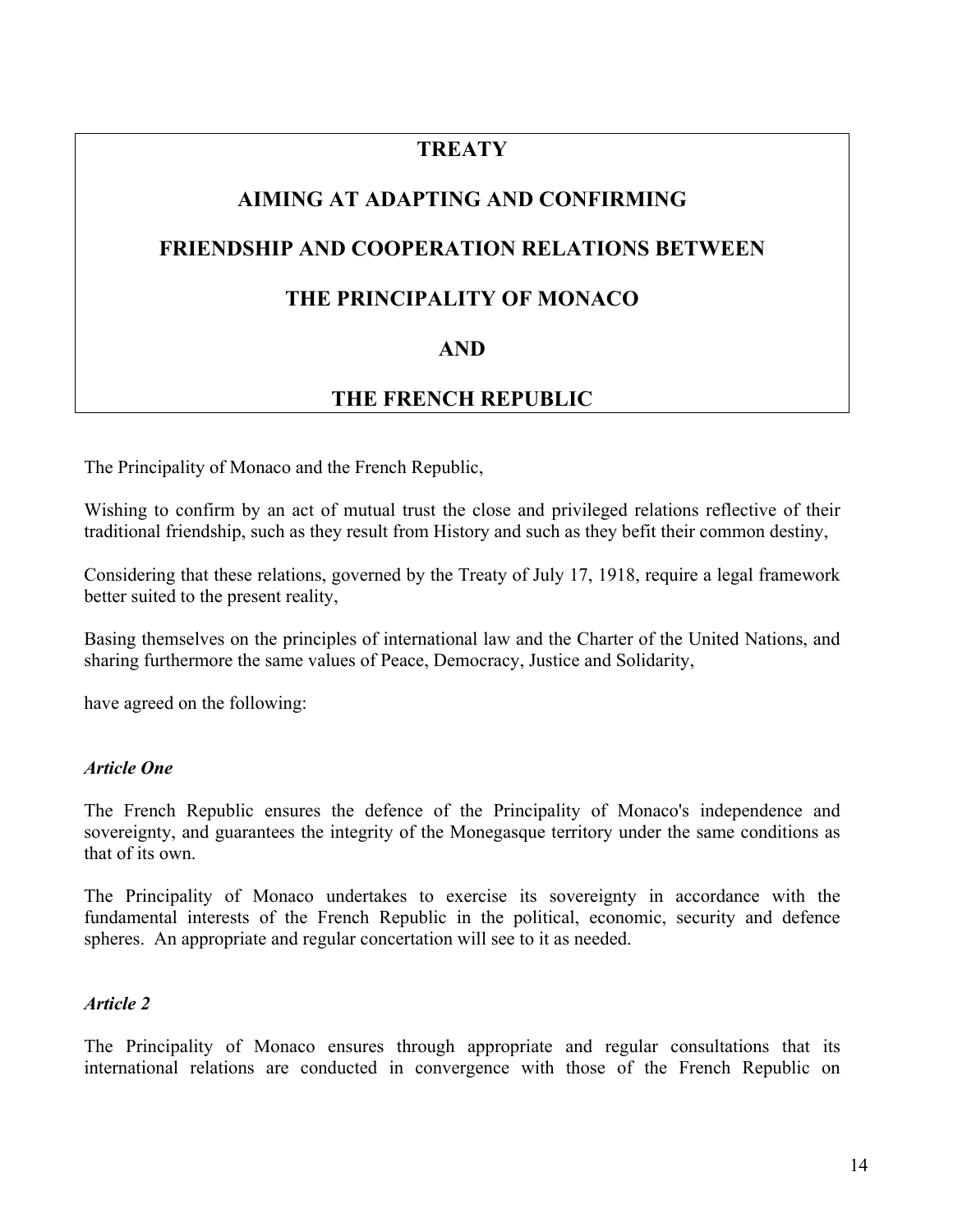fundamental matters. The French Republic consults with the Principality of Monaco to take into account its fundamental interests.

#### *Article 3*

In case of death or abdication of the reigning Prince, His succession takes place as provided for by the provisions of the Constitution of the Principality of Monaco dated December 17th, 1962, amended by Law n°1.249 dated April 2<sup>nd</sup>, 2002 revising the Constitution.

Anything modifying the order of succession provided for in the Constitution is notified to the French Republic.

The territory of the Principality of Monaco is unalienable.

#### *Article 4*

The French Republic may, upon request or with the assent of the Prince, introduce and station the forces necessary for the security of both States in the territory of the Principality of Monaco.

However, this request or assent is not required when the independence, sovereignty or integrity of the territory of the Principality of Monaco are under serious and imminent threat, and when the normal activities of public institutions are interrupted.

#### *Article 5*

Diplomatic relationships between the Principality of Monaco and the French Republic take place at the diplomatic level. For this purpose, each State maintains a representation on the territory of the other.

Upon the request of the Principality of Monaco, the French Republic facilitates the latter's entry into the international organisations of which it is a member.

In the States where the Principality of Monaco does not have consular representation, and subject to the rules of international law governing diplomatic and consular relations, Monegasque nationals, when needed, can contact a diplomatic or consular post of the French Republic or representing it.

#### *Article 6*

The Principality of Monaco and the French Republic sign particular conventions on matters of common interest.

Conventions in force at the date of the present treaty remain so.